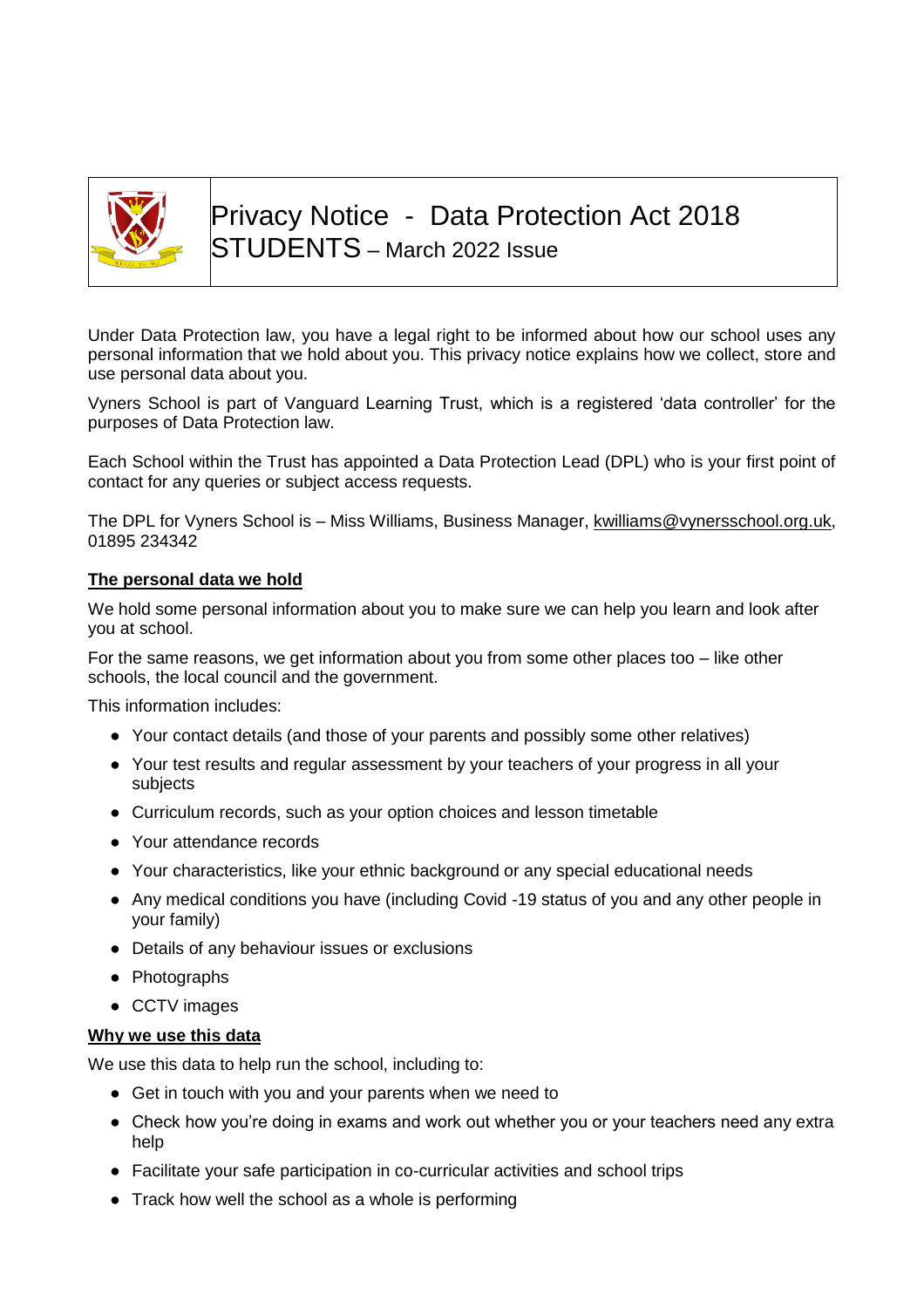- Look after your wellbeing
- To comply with national requirements around controlling the Covid-19 pandemic, and to keep individuals within our school community as safe as possible

## **Our legal basis for using this data**

We will only collect and use your information when the law allows us to. Most often, we will use your information where:

- We need to comply with the law
- We need to use it to carry out a task in the public interest (i.e. in order to provide you with an education)

Sometimes, we may also use your personal information where:

- You, or your parents/carers have given us permission to use it in a certain way. When we need to ask for your consent to process some of your personal data, we may do that in writing, electronically or verbally. In some instances, we will seek consent from both your parents and yourself.
- We need to protect your interests (or someone else's interests)

Some of the reasons listed above for collecting and using your information overlap, and there may be several grounds which mean we can use your data.

Where we have got permission to use your data, you or your parents/carers may withdraw this at any time by contacting Miss Williams.

## **Collecting this information**

While in most cases you, or your parents/carers, must provide the personal information we need to collect, there are some occasions when you can choose whether or not to provide the data.

We will always tell you if it's optional. If you must provide the data, we will explain what might happen if you don't.

## **How we store this data**

We will keep personal information about you while you are a student at our school. We will also keep it after you have left the school, where we are required to by law.

Information will be destroyed in accordance with the Information and Records Management Society's Record Retention Guidelines (a copy of which is available from Miss Williams). In most cases, all data held about you will be destroyed at the end of the academic year when you turn 25 years old.

## **Data sharing**

We do not share personal information about you with anyone outside the school without permission from you or your parents/carers, unless the law and our policies allow us to do so.

Where it is legally required, or necessary for another reason allowed under data protection law, we may share personal information about you with:

- The **London Borough of Hillingdon** we are legally obliged to share certain information with them, such as safeguarding concerns, information about school admissions, student exclusions and where you go once you leave the school.
- The **Department for Education** and **Ofsted** we are legally obliged to share certain information in relation to student progress and to facilitate the statutory inspection of state schools
- **Public Health England**, **NHS Track and Trace** and other public bodies responsible for the management of the pandemic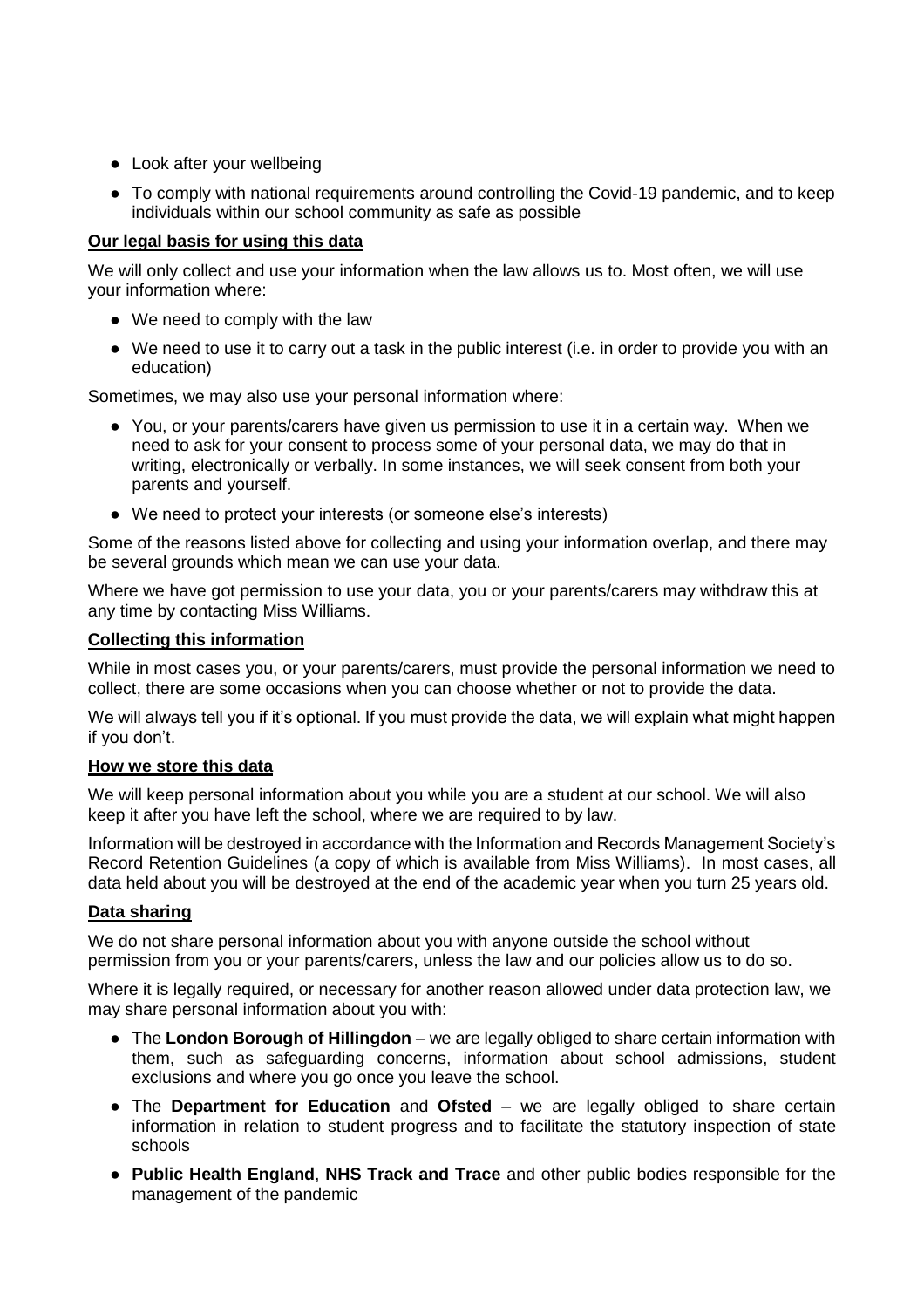- Your parents (including those who might not live with you) and any other nominated family representatives
- Other educational providers or third-party organizations to enable you to take part in extracurricular activities and cross-school activities. This will particularly be the case if you are a post-16 student who takes lessons at more than one school.
- Other schools within Vanguard Learning Trust, where data sharing enables us to support extra-curricular activities or the provision of educational provision.
- **Edulink** which in turn uses the Gov Notify service provided by the UK Govt. The school uses its texting service to either communicate whole school emergency messages (e.g. about school closures or lockdowns) or individual / small group messages regarding student welfare
- **Examining bodies** in order to enable you to sit GCSE and A Level exams.
- Suppliers and service providers particularly **Squidcard, Biostore/Iris** and **Capita Sims**. These companies supply our cashless catering and management information system. **London Grid for Learning (LGFL)** helps us to check your eligibility for free school meals.
- **School Cloud** our external support provider for remote Parents' Evenings.
- Our Payroll Bureau (currently **SGW Payroll** from 1 April 2019) and **HMRC** to facilitate payments to students who undertake paid work for us.
- The **Health and Safety Executive**  to comply with our statutory obligation in relation to accident reporting.
- Security organizations in particular **EST** who service our CCTV system.
- The emergency services (Police, Fire, Ambulance), where information needs to be shared for safeguarding reasons, for the purposes of crime prevention or to provide assistance to a student in an emergency.

From time to time, we will recommend online tools and apps in order to support your learning. These include, but are not limited to: Unifrog, Tassomai, Dr Frost Maths, Pixl apps, Kerboodle, Hegarty Maths, Creative Cloud (for photography students), Bedrock Learning, Seneca Learning, Collins Connect, ExamPro, Oxplore and Eventbrite. In order to create an account for you, we may need to share your full name, tutorial group and school email address. We will seek your consent before sharing any further information.

The School uses G Suite for Education (from Google) to support the delivery of education. Students will be routinely issued with a Google email account, access to Google Calendar, restricted access to You Tube and access to Google Classroom. The Privacy Notices for this suite of products can be separately accessed via the following link: [https://edu.google.com/intl/en\\_uk/trust/.](https://edu.google.com/intl/en_uk/trust/)

We may also make information public in order to congratulate students on their achievements and to show others what a great school Vyners is. This might include using your photo in the school prospectus and in other marketing information, putting pictures round the school of your learning taking place, adding your name to concert programmes or the school's Facebook / twitter accounts, putting information in the school newsletter etc. The School will never share any personal information which will put you at risk.

#### **Photographs / film footage of students**

The School will routinely take and retain a photo of every student in the school. This will be stored securely on our management information system (SIMS) and enables staff to recognize you.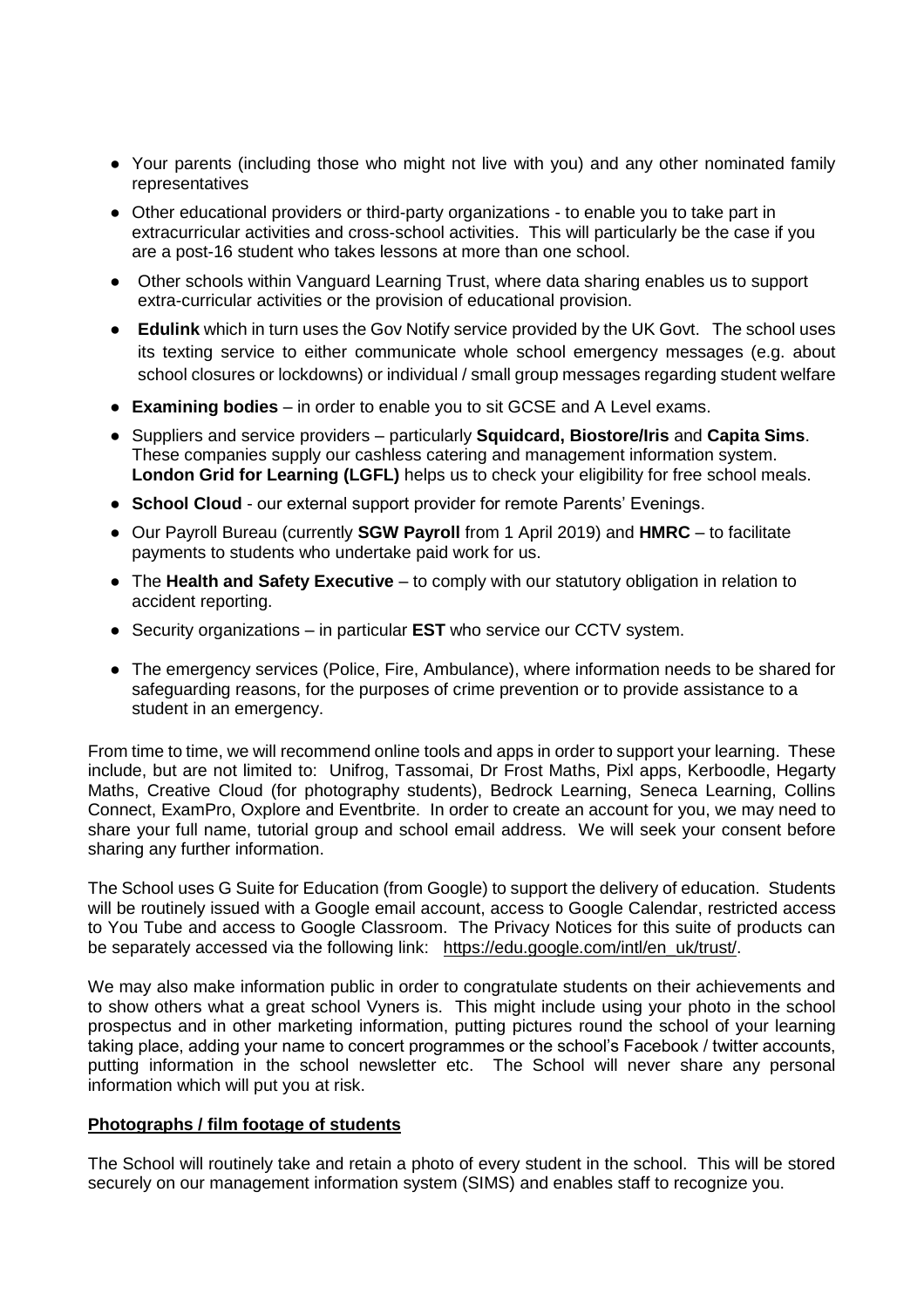The photos are taken and supplied by the School's external photographer – currently **Tempest Photography**.

Certain subjects (in particular drama and performing arts) require us to take film footage of your controlled assessment. This will be supplied to exam boards for formal moderation.

The School often takes photos at events and within class to help promote the school. Such images may be used in our prospectus, on the website, or around the school. Both you and your parents have the right to say that you would prefer such photos are not taken. If you take a different view from your parents, we will not take or use your image, and would encourage you to talk to your parents about this issue.

6th Form students will be asked to make their own decision about the taking and use of photos when they enrol.

### **Google Meet Lessons**

The global pandemic of 2020-22 and the requirement for schools to transfer to 'remote learning' has resulted in some lessons, tutorials and educational interventions (e.g. mentoring sessions) being conducted via Google Meet. This is the School's preferred video meeting platform.

Whilst the school no longer records live lessons, the use of Google meet is still useful for conducting remote meetings, including delivering live lessons in those cases where you may be in school, but your teacher is having to isolate.

The Schools usual standards of behaviour operate in Google Meet sessions and rewards and consequences may be given remotely.

All Google Meets may be subject to unannounced drop-ins from a member of the Senior Leadership Team. Lessons being conducted in 'real time' will be supervised in school by another member of school staff.

Students, staff and parents are explicitly prohibited from recording, photographing or taking a screenshot of the Google Meet session. Staff or students found to be doing so may be subject to behaviour or disciplinary sanctions.

#### **Biometric information**

The School collects and securely holds biometric information on you in connection with the cashless catering system. We also use biometric data to facilitate the registration of 6th Form students (necessary for safety reasons). For students in Years 7-11, specific consent is sought from your parents to hold this information when you are admitted to the school. For 6th Form students, consent is sought from yourselves and your parents when you enrol at the start of Year 12. In all cases, if you prefer that the school does not hold this information, we can supply an alternative method of identifying you. Please let Miss Williams or one of the ICT technicians know.

#### **National Pupil Database**

We are required to provide information about you to the Department for Education (a government department) as part of data collections such as the school census.

Some of this information is then stored in the [National Pupil Database,](https://www.gov.uk/government/publications/national-pupil-database-user-guide-and-supporting-information) which is managed by the Department for Education and provides evidence on how schools are performing. This, in turn, supports research.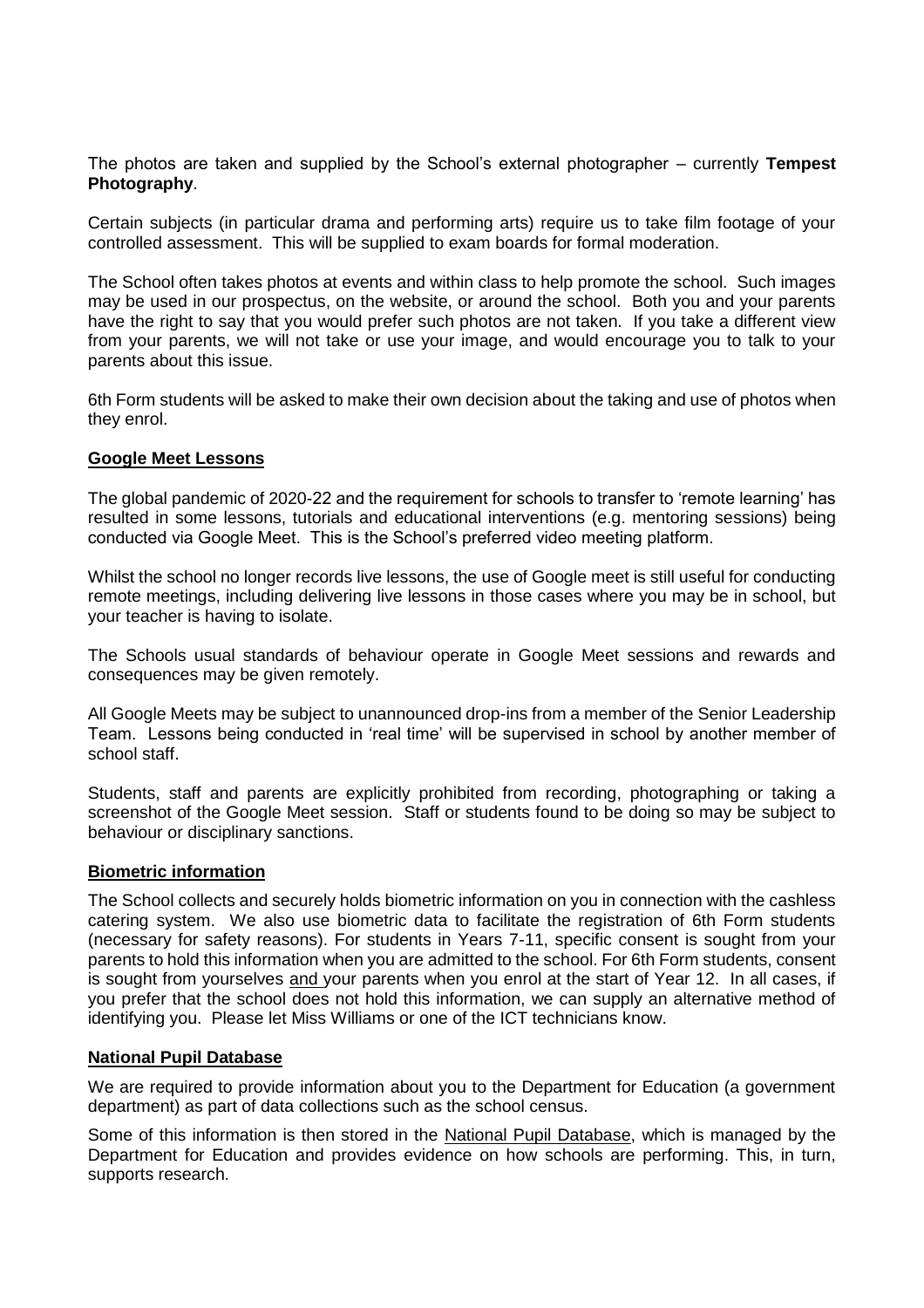The database is held electronically so it can easily be turned into statistics. The information it holds is collected securely from schools, local authorities, exam boards and others.

The Department for Education may share information from the database with other organisations which promote children's education or wellbeing in England. These organisations must agree to strict terms and conditions about how they will use your data.

You can find more information about this on the Department for Education's webpage. You can also contact the Department for Education if you have any questions about the database.

### **Youth support services**

Once you reach the age of 13, we are legally required to pass on certain information about you to the London Borough of Hillingdon as it has legal responsibilities regarding the education or training of 13-19 year-olds.

This information enables it to provide youth support services, post-16 education and training services, and careers advisers.

Your parents/carers can contact our Miss Williams to ask us to only pass your name, address and date of birth to the London Borough of Hillingdon in connection with these services. This right passes to you once you reach the age of 16 years.

### **Transferring data internationally**

Where we share data with an organisation that is based outside the European Economic Area, we will protect your data by following data protection law.

### **Your rights - How to access personal information we hold about you**

You can find out if we hold any personal information about you, and how we use it, by making a **'subject access request'**, as long as we judge that you can properly understand your rights and what they mean.

If we do hold information about you, we will:

- Give you a description of it
- Tell you why we are holding and using it, and how long we will keep it for
- Explain where we got it from, if not from you or your parents
- Tell you who it has been, or will be, shared with
- Let you know if we are using your data to make any automated decisions (decisions being taken by a computer or machine, rather than by a person)
- Give you a copy of the information

You may also ask us to send your personal information to another organisation electronically in certain circumstances.

If you want to make a request please contact Miss Williams.

#### Your other rights over your data

You have other rights over how your personal data is used and kept safe, including the right to:

- Say that you don't want it to be used if this would cause, or is causing, harm or distress
- Stop it being used to send you marketing materials
- Say that you don't want it used to make automated decisions (decisions made by a computer or machine, rather than by a person)
- Have it corrected, deleted or destroyed if it is wrong, or restrict our use of it